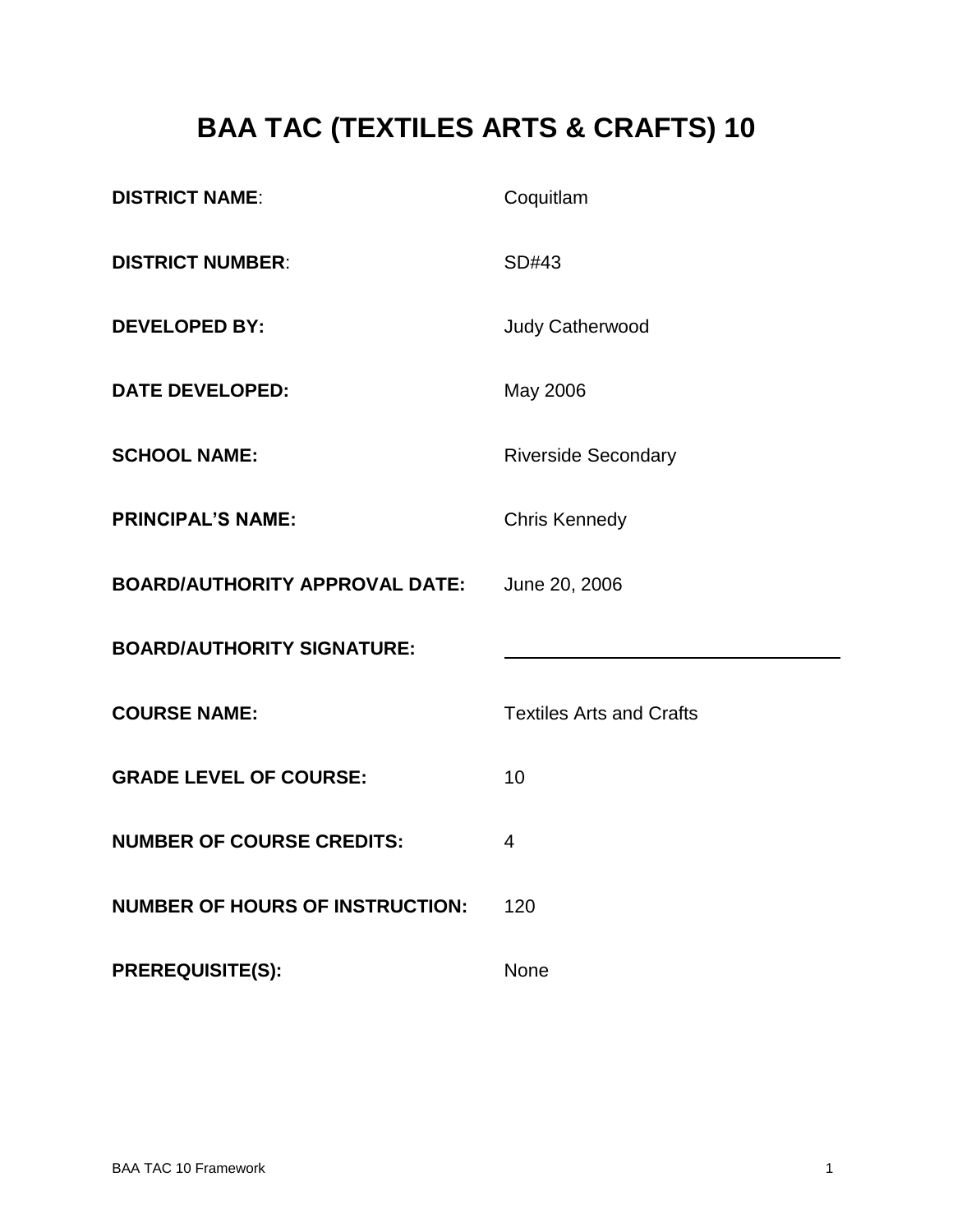# **SPECIAL TRAINING, FACILITIES OR EQUIPMENT REQUIRED:**

- Training
- Knowledge, skills, and experience in producing textiles arts and crafts
- Knowledge of the Principles and Elements of Design
- Experience in a sewing/craft room setting
- Home Economics Textiles Arts and Crafts specialty

# **FACILITIES:**

Textiles (sewing) room and access to a foods room for ovens.

# **EQUIPMENT REQUIRED:**

 Varies depending on the specific crafts made. Some examples include glue guns, scissors, cutting mats and knives, stitchery equipment, sewing machines, ironing boards and irons, paintbrushes, ovens

# **COURSE SYNOPSIS:**

Textiles Arts and Crafts 10 is an entry-level course designed to provide an overview of both theory and practical experience in the production of craft items. It introduces students to a wide variety of crafts as well as their historical and cultural significance. Through construction of projects, students have the opportunity to explore many crafting techniques by following instructions as well as using creativity to express themselves individually. Students will be given the tools to learn to organize and manage their time effectively.

#### **RATIONALE:**

Textiles Arts and Crafts 10 is a hands-on, project-based course that gives the students opportunities to express their skill and creativity through completion of a number of new and traditional crafts. Students will participate in activities including designing, planning, and ultimately executing the steps necessary to create various textiles arts and crafts. Students will be introduced to a number of different types of equipment and supplies necessary for project completion. The role of historical and economic factors in the production of textiles arts and crafts will also be discussed.

| <b>UNIT</b> | <b>TITLE</b>               | <b>TIME</b> |
|-------------|----------------------------|-------------|
|             | <b>Stitchery</b>           | 35          |
| ◠           | <b>Decorative Painting</b> | 30          |
| ≏           | Sewing                     | 25          |

# **ORGANIZAITONAL STRUCTURE:**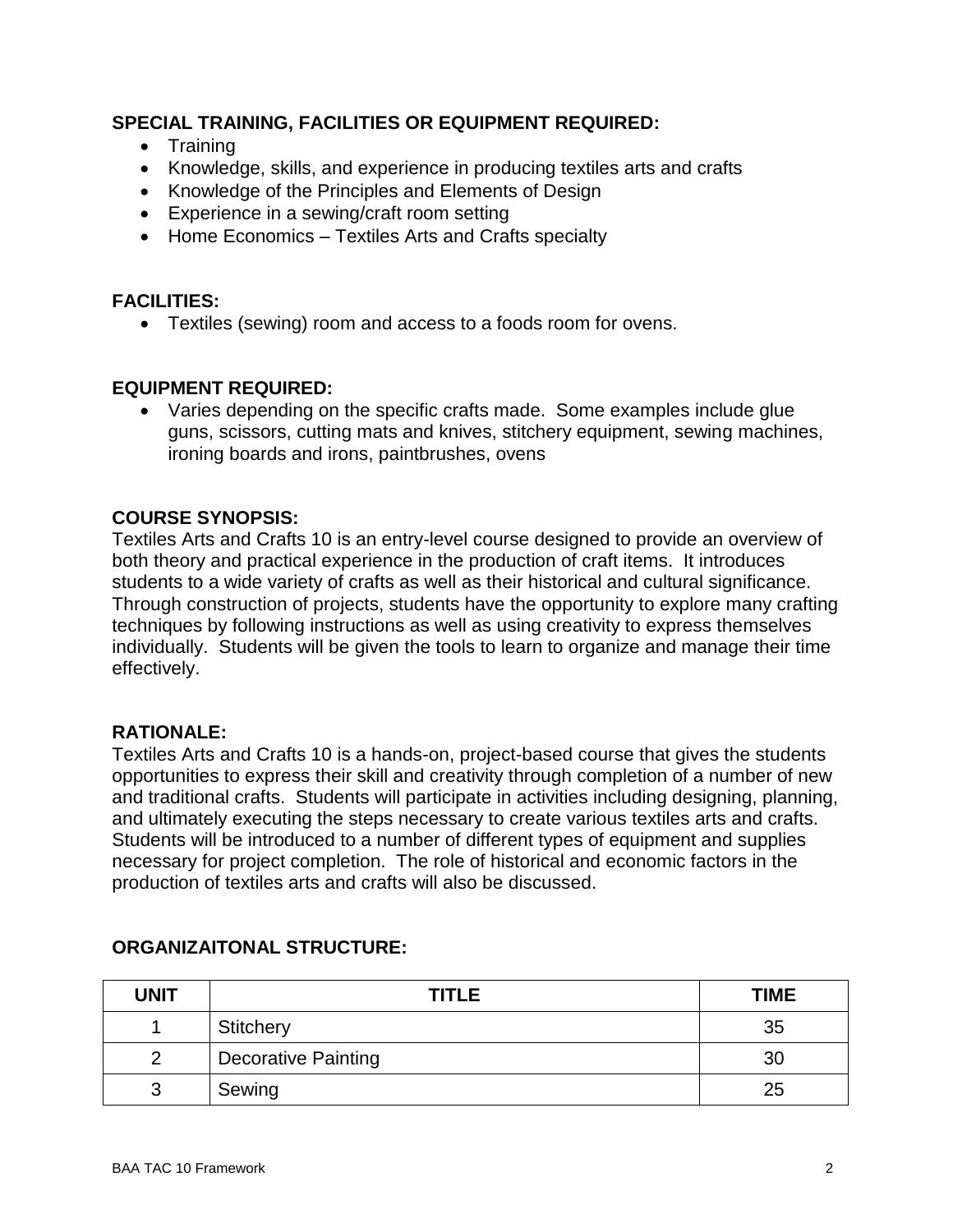| 4 | <b>Creative Lettering</b> | l b |
|---|---------------------------|-----|
| b | <b>Individual Project</b> | 15. |
|   | <b>Total Hours</b>        | 120 |

The following five Curriculum Organizers have been used to organize the Learning Outcomes for the units outlined above:

- 1. Textile Arts and Crafts (TAC) Fundamentals
- 2. Textile and Crafting Processes
- 3. Textile Arts and Crafts (TAC) Projects
- 4. Consumerism
- 5. History, Culture and Tradition

#### **UNIT 1: Creative Stitchery/Needlework 35 hours**

Students will become familiar with the different media such as plastic canvas, Aida cloth, and felt used as the bases for stitchery projects. The various types of yarns, threads and needles used are also studied.

#### **Curriculum Organizers – TAC Fundamentals**

*It is expected that students will be able to:*

- Identify the principles and elements of design as they apply to stitchery/needlework projects
- Explain and use appropriate stitchery/needlework terms
- Demonstrate and appreciation of the aesthetic and functional value of stitchery/needlework crafts
- Demonstrate the effective use of time

# **Curriculum Organizers – Safety/Equipment Use**

*It is expected that students will be able to:*

 Demonstrate the safe and appropriate use of the tools and equipment used in the production of stitchery/needlework crafts

# **Curriculum Organizers – TAC Projects**

*It is expected that students will be able to:*

- Apply the principles and elements of design to complete stitchery/needlework projects
- Interpret instructions given to complete projects
- Complete construction of stitchery/needlework crafts creatively

# **Curriculum Organizers - History, Culture, Tradition**

*It is expected that students will be able to:*

 Demonstrate an understanding of the history, culture and tradition associated with the making of stitchery/needlework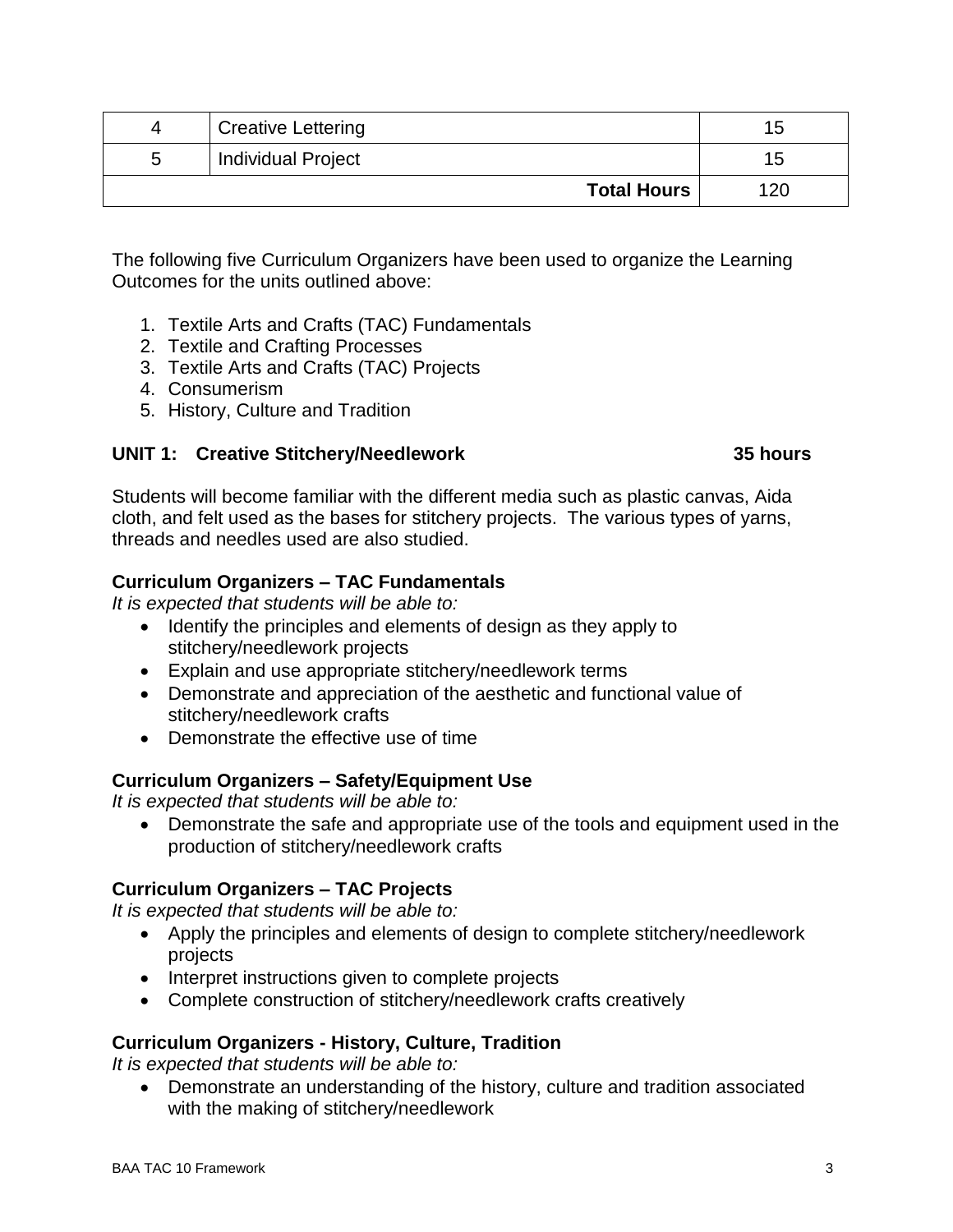# **UNIT 2:** Decorative Painting 10 hours

Students will use techniques for decorative painting on wood, clay, and paper. Techniques they will use include: wash, dry brush, stipple, spatter, sponge, stencilling as well a pattern transfer.

#### **Curriculum Organizers - TAC Fundamentals**

*It is expected that students will be able to:*

- Create a colour wheel by mixing paints
- Create a plan for the order of the painting
- Demonstrate the effective use of time
- Demonstrate responsible clean-up habits in regard to the use of paints and brushes

#### **Curriculum Organizers –Processes**

*It is expected that students will be able to:*

- Demonstrate the safe and appropriate use of the equipment for painting
- Produce a booklet that demonstrates the various painting techniques demonstrated

#### **Curriculum Organizers - TAC Projects**

*It is expected that students will be able to:*

- Apply the principles and elements of design to complete a decorative painted project
- Use instructions given to complete projects
- Construct decorative painting projects neatly and in a creative manner

#### **UNIT 3: Sewing 20 hours**

Basic sewing principles, sewing equipment and fabrics are studied and used in the completion of sewing projects. Students are expected to produce a stitching sample to demonstrate their understanding of the safe and correct operation of the sewing machine and the use of hand stitching techniques. Using their knowledge of the sewing machine and hand stitching techniques, the students will construct several related projects.

#### **Curriculum Organizers - TAC Fundamentals**

*It is expected that students will be able to:*

- Identify the parts of the sewing machine
- Explain and use appropriate sewing and fabric terminology
- Demonstrate the effective use of time

# **Curriculum Organizers - Safety/Equipment Use**

*It is expected that students will be able to:*

 Demonstrate the safe and appropriate use of the tools and equipment used to create sewing projects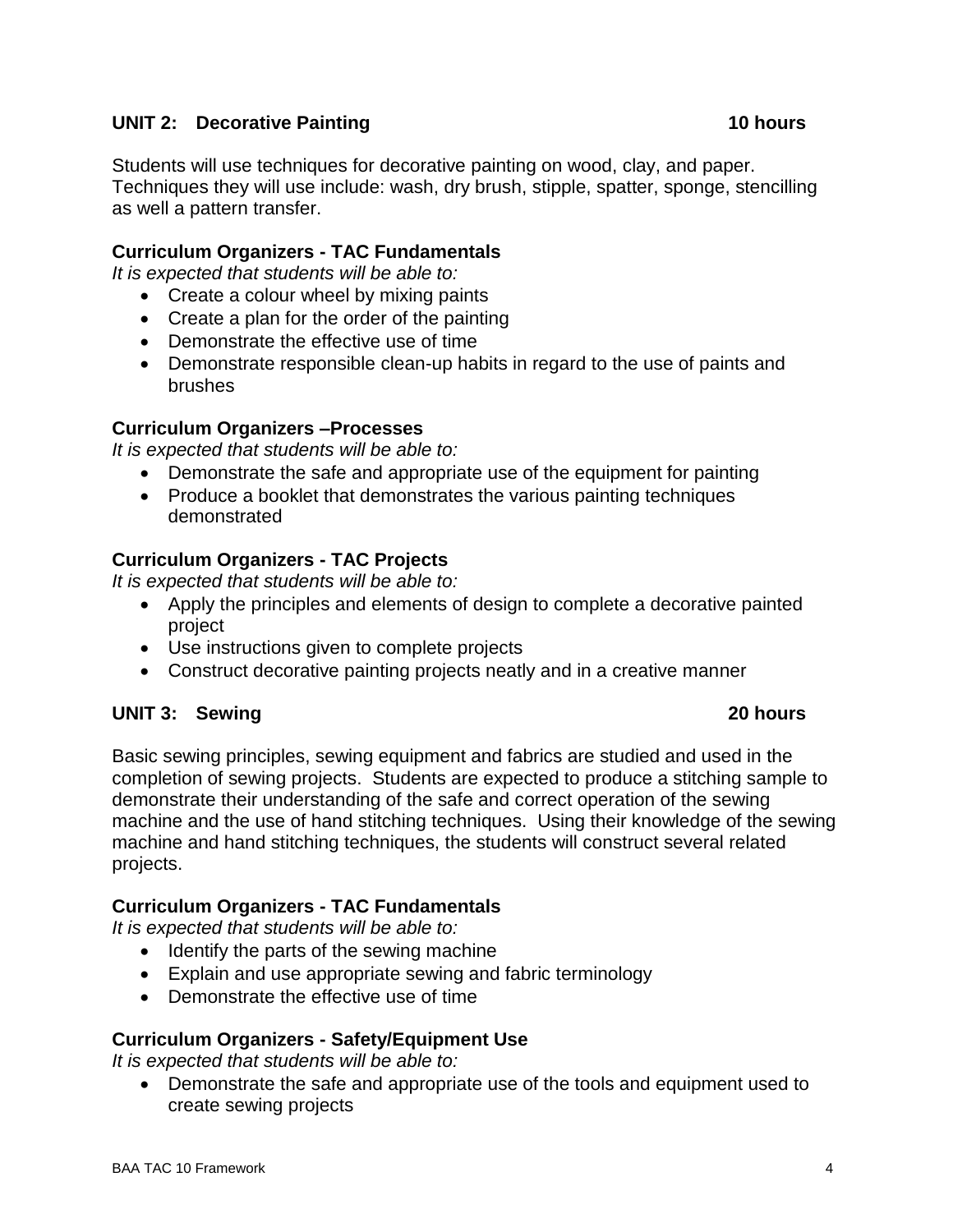# **Curriculum Organizers** - **TAC Projects**

*It is expected that students will be able to:*

- Apply the principles and elements of design to complete soft sculpture projects
- Interpret instructions given to complete projects
- Complete various soft sculpture crafts using creativity

# **Curriculum Organizers – Consumerism**

*It is expected that students will be able to:*

 Compare the quality and cost of similar commercially produced products to the product they have hand-crafted

# **UNIT 4: Creative Lettering 15 hours**

Students will discover technique for writing decoratively using many different alphabet styles. Upon completion of all the alphabets assigned, the students will use the alphabet style and saying of their choice to create a finished project on paper. They will then embellish their work in a manner of their choosing (e.g. framing).

# **Curriculum Organizers – TAC Fundamentals**

*It is expected that students will be able to:*

- Demonstrate the ability to properly form all letters of the assigned alphabets
- Demonstrate effective use of time

# **Curriculum Organizers – Project**

*It is expected that students will be able to:*

- Apply the principles and elements of design to complete the alphabet project
- Interpret instructions given to complete project
- Demonstrate ability to use the alphabet style of their choice by creating the final project

# **Curriculum, Organizers – Consumerism**

*It is expected that students will be able to:*

 Demonstrate an understanding of how alphabet styles can be used to convey a message in advertising

# **UNIT 5: Application Of Principles Of TAC 15 hours**

For this unit students will choose a medium from previous classroom instruction or from the TAC community in order to demonstrate their ability to apply the principles of TAC.

# **Curriculum Organizers – TAC Fundamentals**

*It is expected that students will be able to:*

- Use the allotted time to develop and submit a written project plan for the chosen project
- Describe and document materials to be used, their source and cost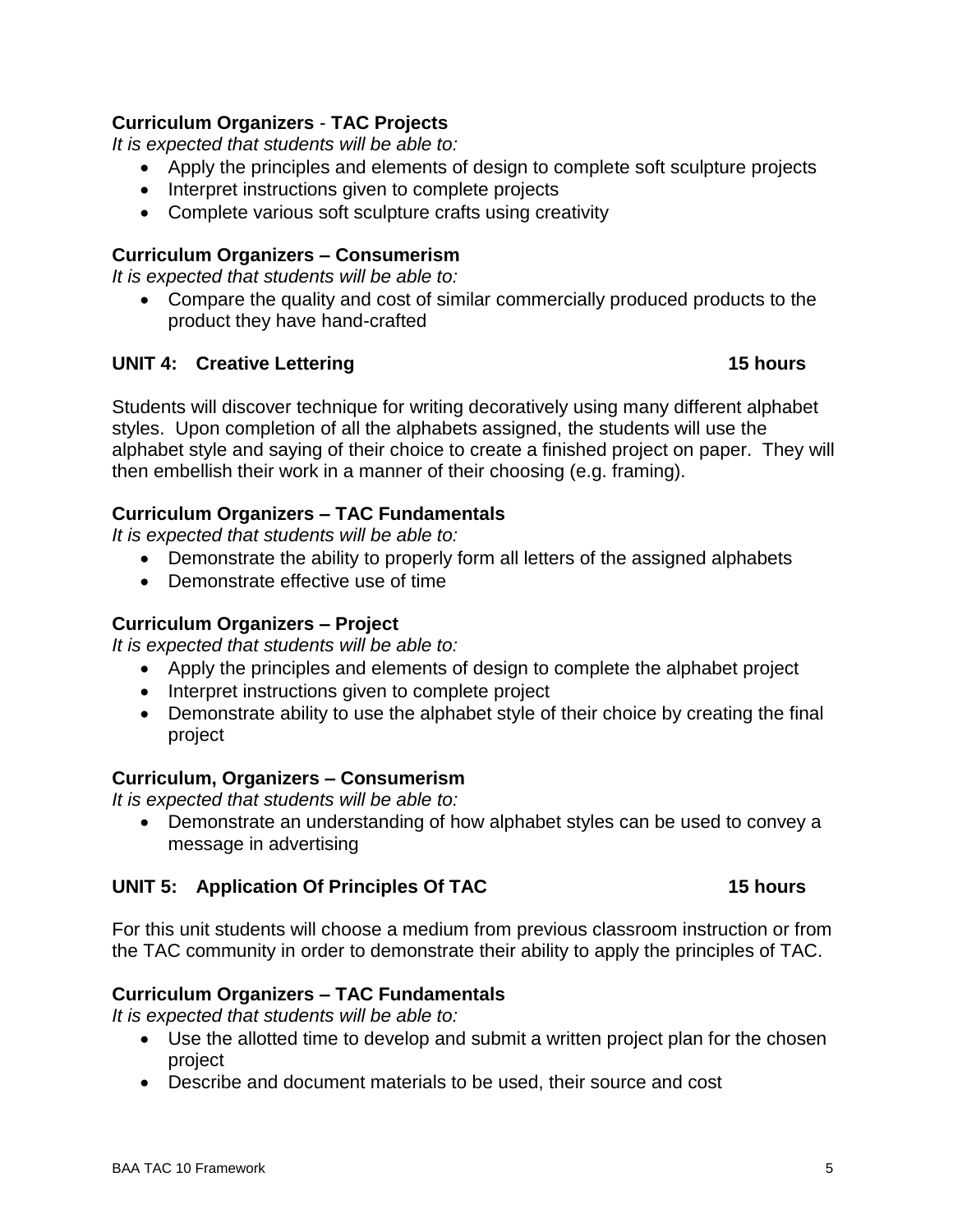# **Curriculum Organizers – Safety Equipment Use**

*It is expected that students will be able to:*

 Demonstrate the safe and appropriate use of tools and equipment used to produce an individual project

# **Curriculum Organizers – TAC Projects**

*It is expected that students will be able to:*

- Apply the principles and elements of design to complete a project or projects of their choice
- Interpret written (pattern) and verbal (instructor) instructions given to complete the project(s)

# **Curriculum Organizers - Consumerism**

*It is expected that students will be able to:*

- Prepare a written summary of the costs involved in producing the project(s)
- Compare and evaluate the difference in the costs between commercial and selfmade products where applicable

# **Curriculum Organizers – History, Culture, Tradition**

*It is expected that students will be able to:*

 Explain whether the student's chosen craft is or crafts are culturally historical or traditional or whether they are recently developed

# **INSTRUCTIONAL COMPONENT:**

- Teacher demonstrations
- Samples of completed projects
- Samples that illustrate each step of a project
- Photographs/photocopies of student projects produced in previous semesters included are projects completed at various levels of excellence. Some samples demonstrate what not to do.
- Instruction booklets for projects
- Patterns necessary for some projects
- Bulletin board/poster presentations
- Group work
- Discussion
- Projects

# **ASSESSMENT COMPONENT:**

The grade in this course is heavily weighted to the practical projects based on evaluation according to criteria of quality work in each craft. The principles and elements of design as well as creativity are considered in all products. The weighting of specific projects will be based on time allotted for the project in class.

• Effective formative assessment via: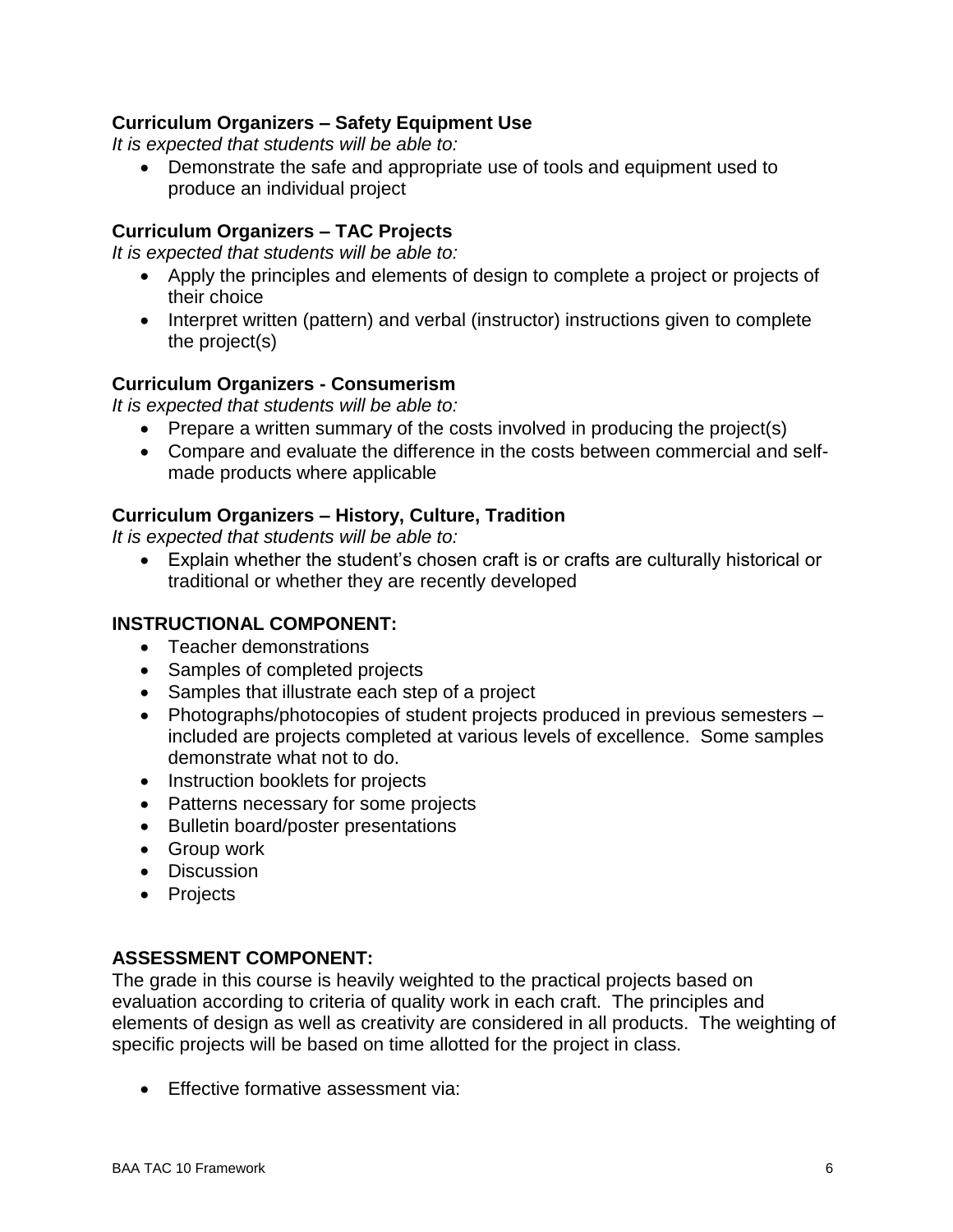- o Clearly articulated and understood learning intentions and success criteria
- o Questions posed by students, peers and teachers to move learning forward
	- Discussions and dialogue
- o Feedback that is timely, clear and involves a plan
- o Students are resources for themselves and others peer and selfassessment
- o Student ownership

Formative assessment used to adapt learning experiences and inquiry plans on an ongoing basis to meet specific learning goals.

Development, awareness and action, based upon metacognition intended to lead to learner independence and self-coaching.

Summative Assessment:

Summative assessments will be determined as students demonstrate proficiency/mastery toward particular learning outcomes. Summative assessments and final grades will reflect the following:

- Students will work collaboratively with the teacher to determine summative achievement on assignments and letter grades based upon dialogue, and evidence of learning
- Behaviour and work habits will NOT be included when determining letter grades
- Marks will not be deducted for late work
- Extra credit and bonus marks will not be awarded
- Plagiarizing will not result in reduced marks/grades –the student will be required to demonstrate their learning authentically
- Attendance will not be considered toward letter grade
- Only individual learning demonstrated –no group marks will be used to determine grades
- Letter grades will reflect learning towards the learning outcomes articulated above
- Letter grades will be based upon criteria provided/agreed upon toward the learning outcomes
- Letter grades will be determined in relation to the learning outcomes not in comparison to the achievement of other students
- Poor work will not be assessed towards grades students will only be assessed on quality work
- Professional judgment and evidence will be used to determine final letter grade in consultation with the student
- Zeros will not be assigned to missed assignments all required assignments must be completed
- Formative or practice towards learning outcomes will not be included in final grade assessment